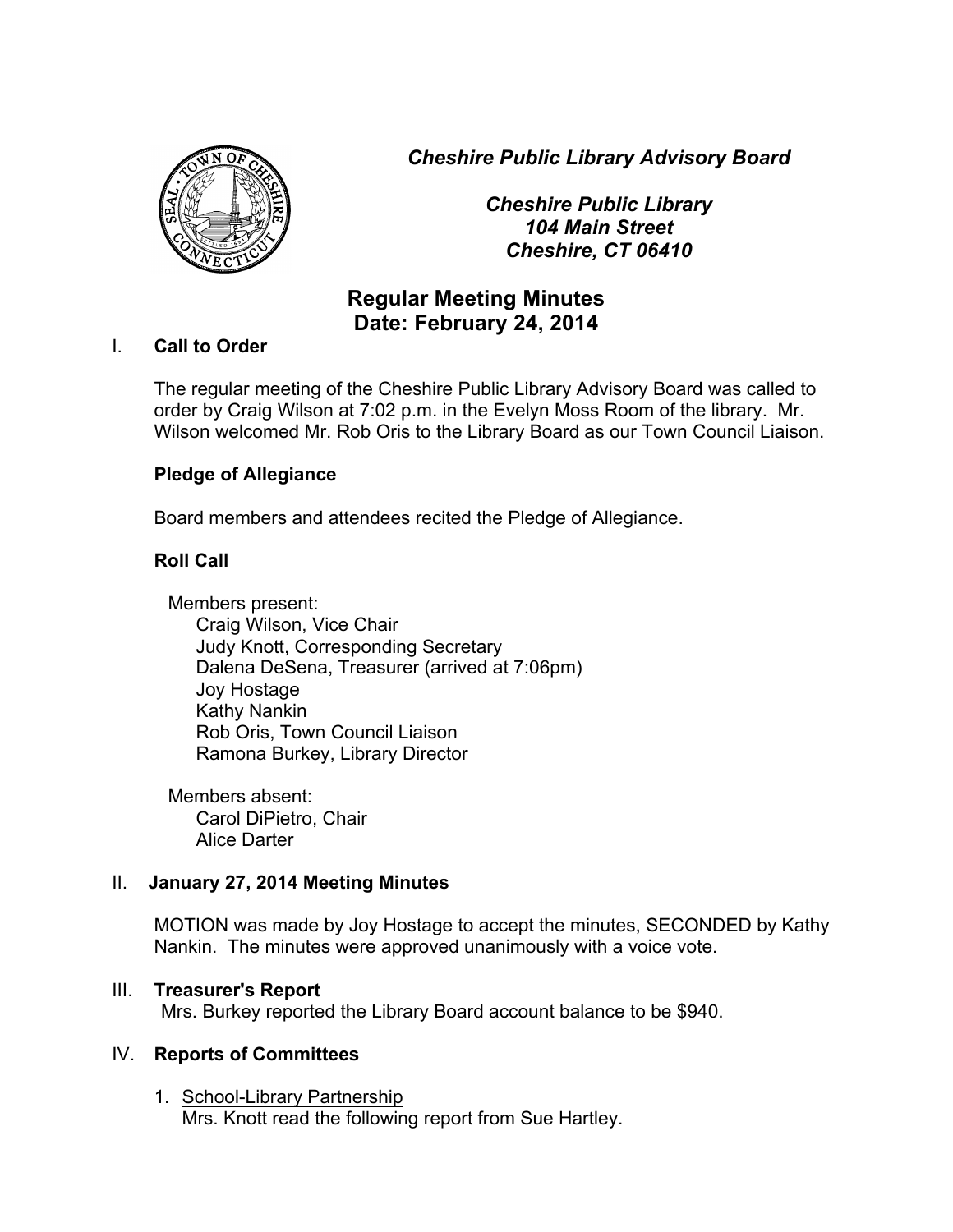Programs in March:

- $\geq$  March 14<sup>th</sup>: Zumba for Kids at 10:00am
- $\geq$  March 21<sup>st</sup>: Silly Sing-a-long at 10:30am Both of these programs are very popular. The recent Silly Sing-a-long on Feb 21<sup>st</sup> had 53 people attend.
- $\triangleright$  March 19<sup>th</sup>: Horgan Academy of Dance will do a free program on Irish dances for all ages, from 4:30-5:00pm.

Programs in April:

- $\sum$  April 14<sup>th</sup>: Martial Science and Zoology Workshop with Eric Nelson. Session One: 2:00-3:00pm; Session Two: 3:15-4:15pm
- > April 16<sup>th</sup>: Traveling Lantern Theater presents *Pinocchio* at 10:30am. This is always a great show.
- $\triangleright$  Ms. Hartley is also working on a possible magic show in April.

Nicole Dolat has been taking pictures for our READ posters. The posters of the children will be in the Children's Room in the middle of April for National Library Week. This is a very popular attraction. You can see an example of the poster by the new book area in the Children's Room.

2. Funding Resources (Mr. Wilson)

No report.

# V. **Communications**

- 1. Mr. Wilson had nothing to report.
- 2. Mrs. Nankin shared that a photo of Ms. Hostage is featured in the Elim Park annual report.
- 3. Mrs. Hostage was thrilled to see our Library's movies listed in the "*Free Screening"* sections of the Hartford Courant. Both "Suspicion" (Thursday, 1/16/2014) and "Ride the High Country" (Thursday. 2/13/2014) were featured. Mrs. Hostage thought this was another great way to advertise our programs.

# VI. **Report of the Chair –** Craig Wilson, Vice Chair

Mr. Wilson will substitute for Mrs. DiPietro for one more month while she is away.

# VII. **Report of the Library Director –** Ramona Burkey

#### **Technology**

Staff are preparing for training on our consortium's new software system (Innovative Interfaces, Inc.'s 'Sierra' software), which is due to "go live" on May 12, 2014. Please check out the Town of Cheshire's new Facebook page – it's another good way of getting information about what's going on around town: **www.facebook.com/townofcheshire**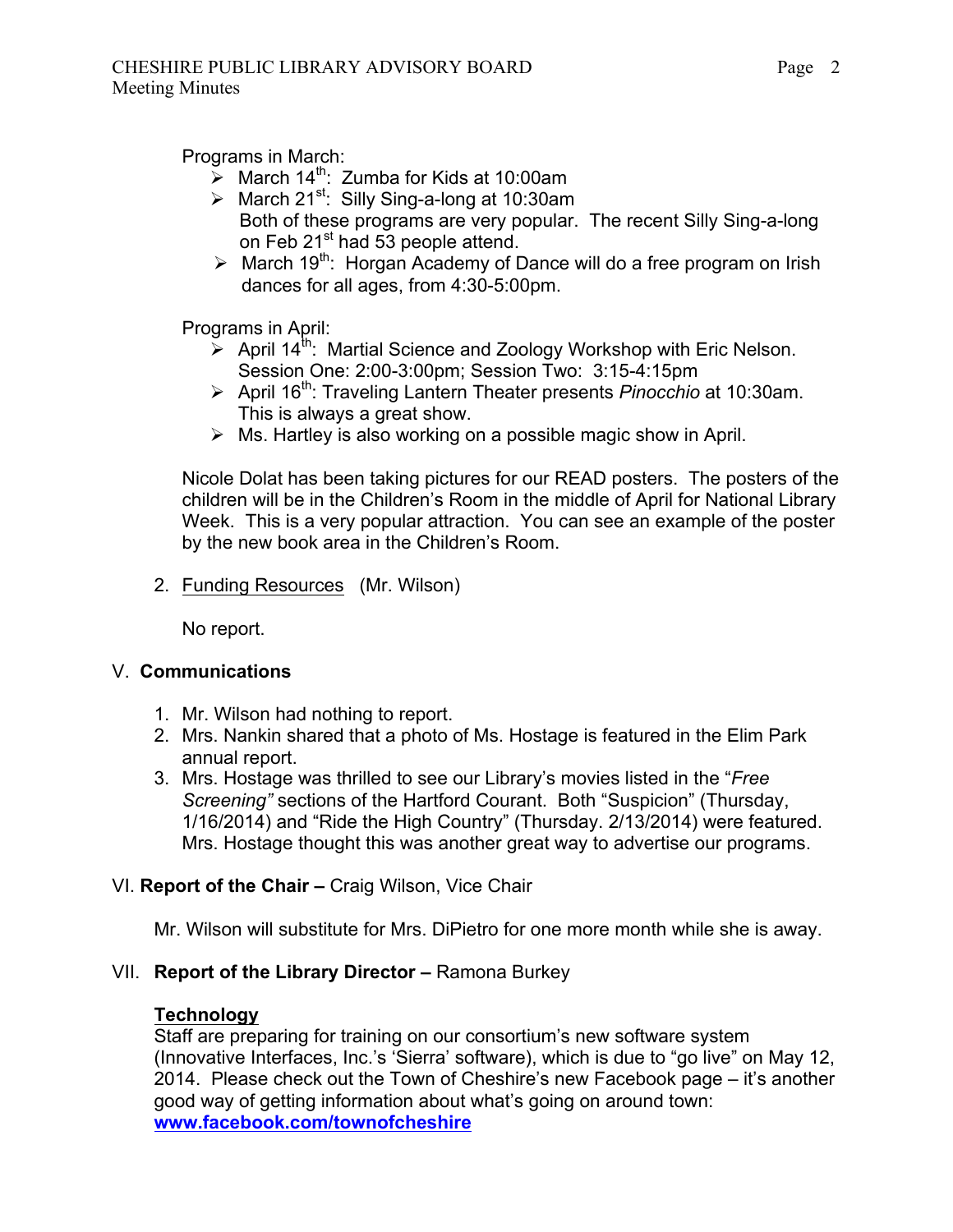#### **Programs and Services**

Circulation for January was 33,814 items, which was 4.9% fewer items than January 2013. We had four very snowy days in January, including two early (4:00 p.m.) closures.

*Upcoming events (more programs, info and registration at cheshirelibrary.org):*

- $\triangleright$  St. Patrick's Day card craft with Miss Sue: Saturday 3/1 at 10:00 a.m.
- ! Movie Matinee: "Prisoner of Zenda" on Tues. 3/4 at 1:00 p.m.; and "The Sea Hawk" on Tues. 3/11 at 1:00 p.m.
- ! Sunday Showcase: "Headin' Home" Irish father/daughter duo–Sunday, 3/9 at 4p.m.
- $\triangleright$  Vintage Book Sale (Friends of the Library): Thurs. 3/13, 9:30 a.m. to 8 p.m.
- $\geq$  Zumba for Kids: Friday 3/14 at 10:00 a.m. (ages 3-6)

## **Personnel**

The deadline for submitting applications for the vacant Assistant Director position, which has been posted externally, is Friday, February 28. I hope that the new Assistant Director will be able to start work in April.

Five staff members and I will be in Indianapolis from March 12-15 for the biannual Public Library Association conference, thanks to the generosity of the Friends of the Cheshire Public Library.

I'm sad to announce that Marge Moser, Reference Librarian, will be retiring at the end of April. Marge is a joy to work with and has provided excellent customer service to our patrons for years. We will miss her greatly.

# **Financial**

I will be meeting with the Town Manager regarding my budget request and his proposed adjustments tomorrow morning (2/25). Mrs. Burkey was asked to provide the cost information to open the Library for 4 hours on Sunday afternoons. The approximate cost is \$1000 per Sunday (all of which is staffing costs). This year's budget workshop (with the Budget Committee of the Town Council) will be held on March 24 at 6:30 p.m. at Town Hall. All library board members are welcome and encouraged to attend.

# **Buildings and Grounds**

We had a roof leak on the south (driveway) side of the building, by the Science Fiction and Audiobook collections, in January. Public Works seems to have fixed it, but we are keeping an eye on it. That section of the roof is about 18 years old. Every spring, Mrs. Burkey does a walk-thru of the Library with the Public Works Director to determine the maintenance needs. Mr. Oris asked if the Library has a long term capital improvement plan. Mrs. Burkey submits requests to the Public Works Director in January, who puts those requests into his Public Property budget. The last large project (RFD and renovation) was put in the Long Term Capital Plan.

# **Policies and Planning**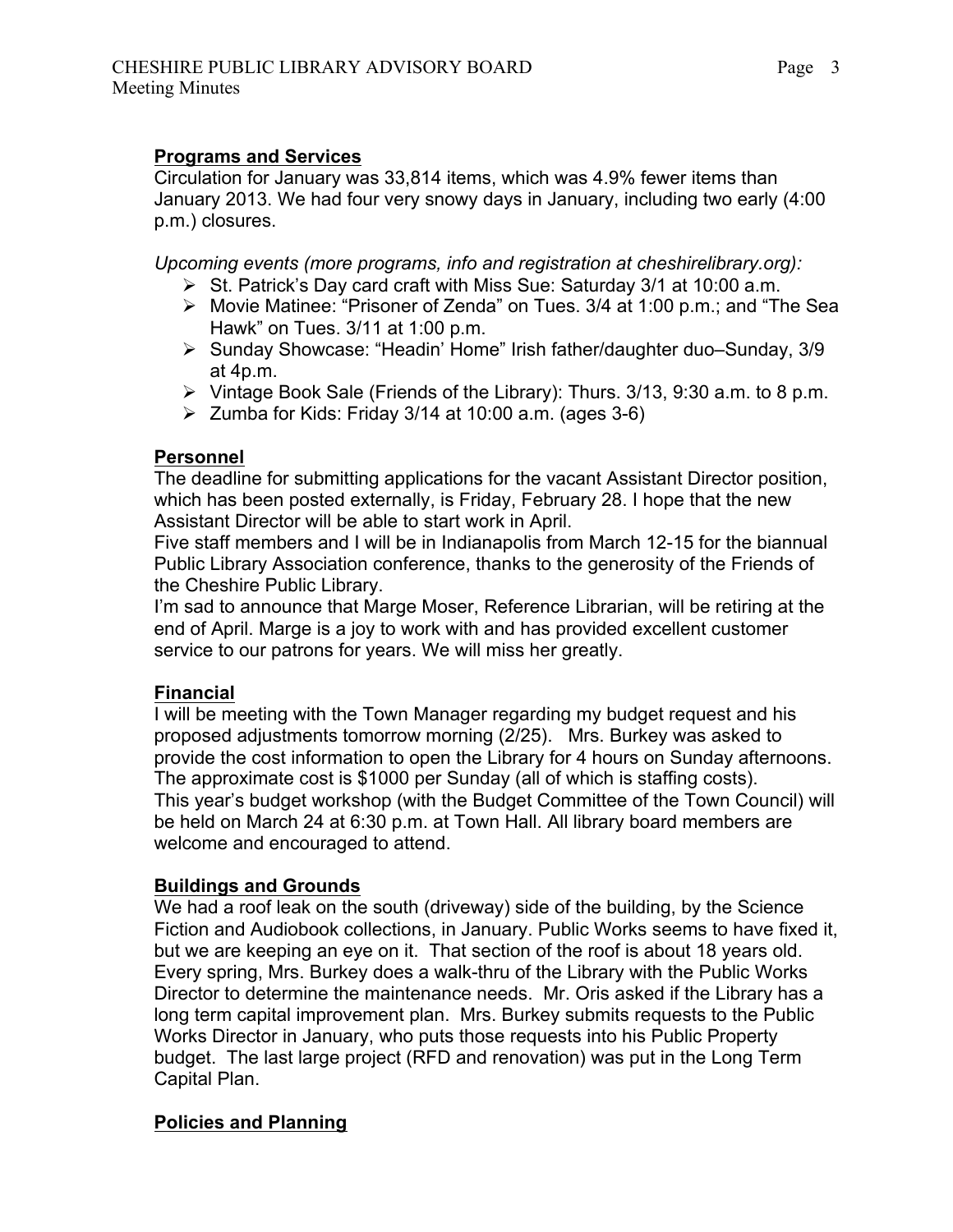Due to the vacancy of the Assistant Director position and other prolonged administrative staff absences, we still have not completed the review of the library's policies. We expect to be able to do so starting this summer, once we are back up to full staff.

#### **Artsplace**

Artsplace can now accept credit card payments for classes and workshops, and staff there will spend the day tomorrow (3/25) being trained on the RecTrac software system, to which they will be moving ASAP. This is the same software system that the Parks and Recreation Department has been using for years. Among other advantages, it allows online class registrations and e-commerce, so we expect that it will be a time-saver for Artsplace, which has a very small staff as it is.

#### **Other/Meetings**

I attended a monthly meeting with the Town Manager; a Town Council meeting to request five additional hours per week for the vacant Assistant Director position (and a change to the job description); a Town Department Heads meeting; a budget meeting with the Town Manager; an LCI Member Council meeting; several individual meetings with staff. I will be out on March  $1<sup>st</sup>$  and  $2<sup>nd</sup>$ .

#### IX. **Unfinished Business**

 Mrs. Hostage asked if there was any news about the survey results. Mrs. Burkey reported they received 10 survey responses. The results confirmed her opinion –

- 1) patrons
- come to the Library to use the resources look for jobs, work on their resumes and cover letters, and 2) come in with their own devices to use the wireless. Mrs. Burkey shared a story about Bill Basel, a reference librarian, helped a patron fill out an on-line job application, and the patron got the job!

 Mrs. Nankin asked about the timing for the Budget Review meeting for the Library. Mrs. Burkey will email Board members the final schedule for the budget review.

 Mrs. Hostage asked Mr. Oris which Town Council members serve on the Finance Committee. He replied that the committee consists of Mr. Schrumm, Mr. Ruocco and Mr. Talbot.

#### X. **New Business**

 Mr. Oris urged Board members to reach out to any of the Town Council members, including himself, if they have any budget questions. Mr. Oris is pleased to be an advocate for the Library Board.

 Mrs. Burkey invited the Board to join her after the meeting to visit the Children's Room and see the new "READ" posters and the new iPads (attached to the desks